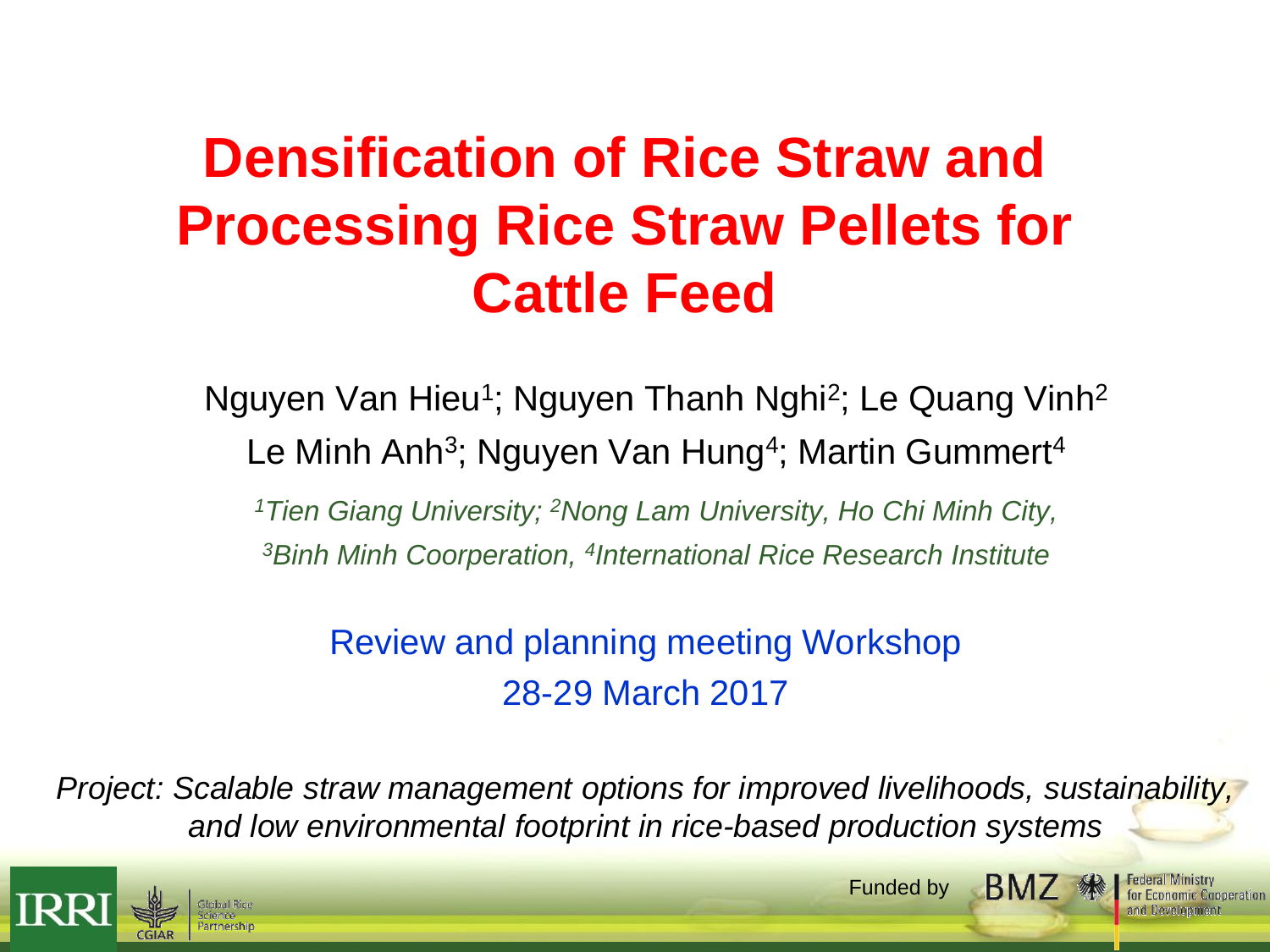### **Objectives**

**Methodology**

artnership

CGIAR

- 1. Further densification of straw bales
	- => reduce cost of transportation;
- 2. Making straw pellets for cattle feed.



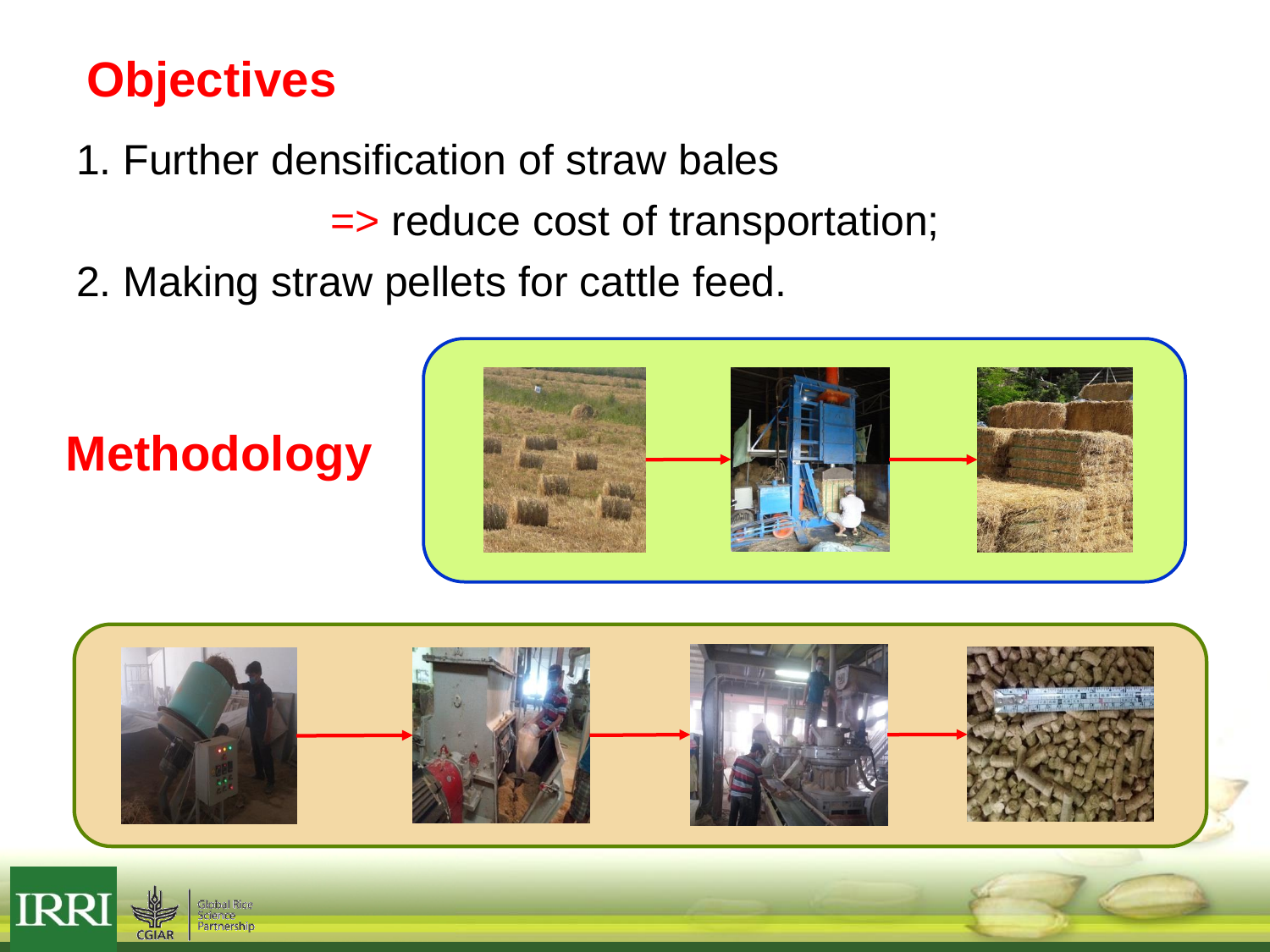#### **Results** Densification of straw bales

- ❖ The density of square bale is 398.7 kg/m<sup>3</sup>. It is much higher compared to that of straw bale of 94 kg/m<sup>3</sup>.
- The saving cost of transportation is 140 VND/kg (6.2 USD/ton), corresponding to 60%.

Design and fabrication of straw chopper

- The actual capacity of the chopper is 143.0 kg/h.
- The length of the chopped straw was from 3 to 8 cm.



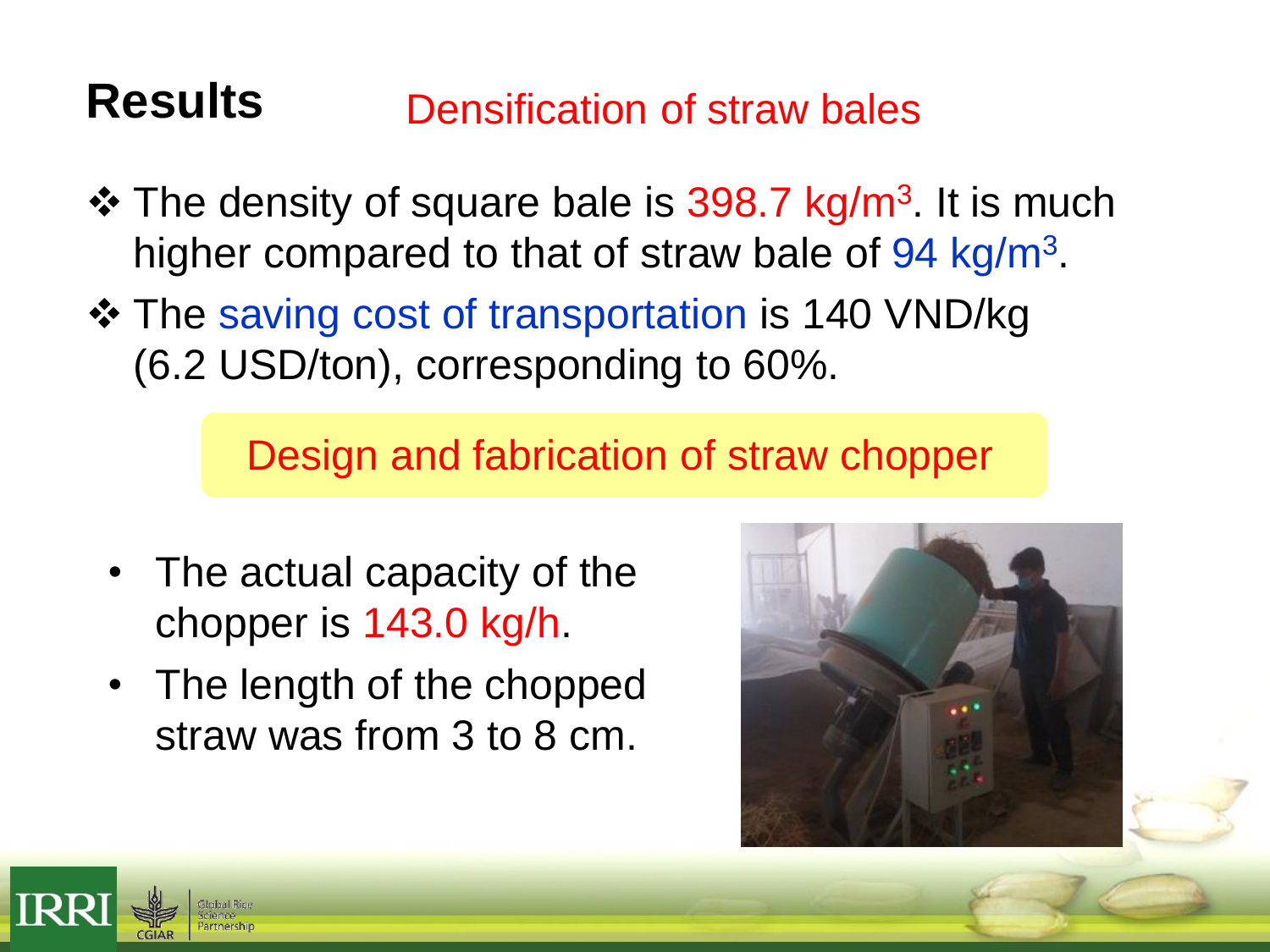## **Results** Processing pellets for cattle feed

- ❖ The density of the straw pellets was 666 kg/m<sup>3</sup>. In addition, average specific weight of a straw pellet was identified at 1 243.7 kg/m<sup>3</sup>.
- ❖ With the cost of rice straw as input material of 2300 VND/kg and production cost of 510 VND/kg, the total cost of straw pellets was 2810 VND/kg consisting of 70% feedstock cost.





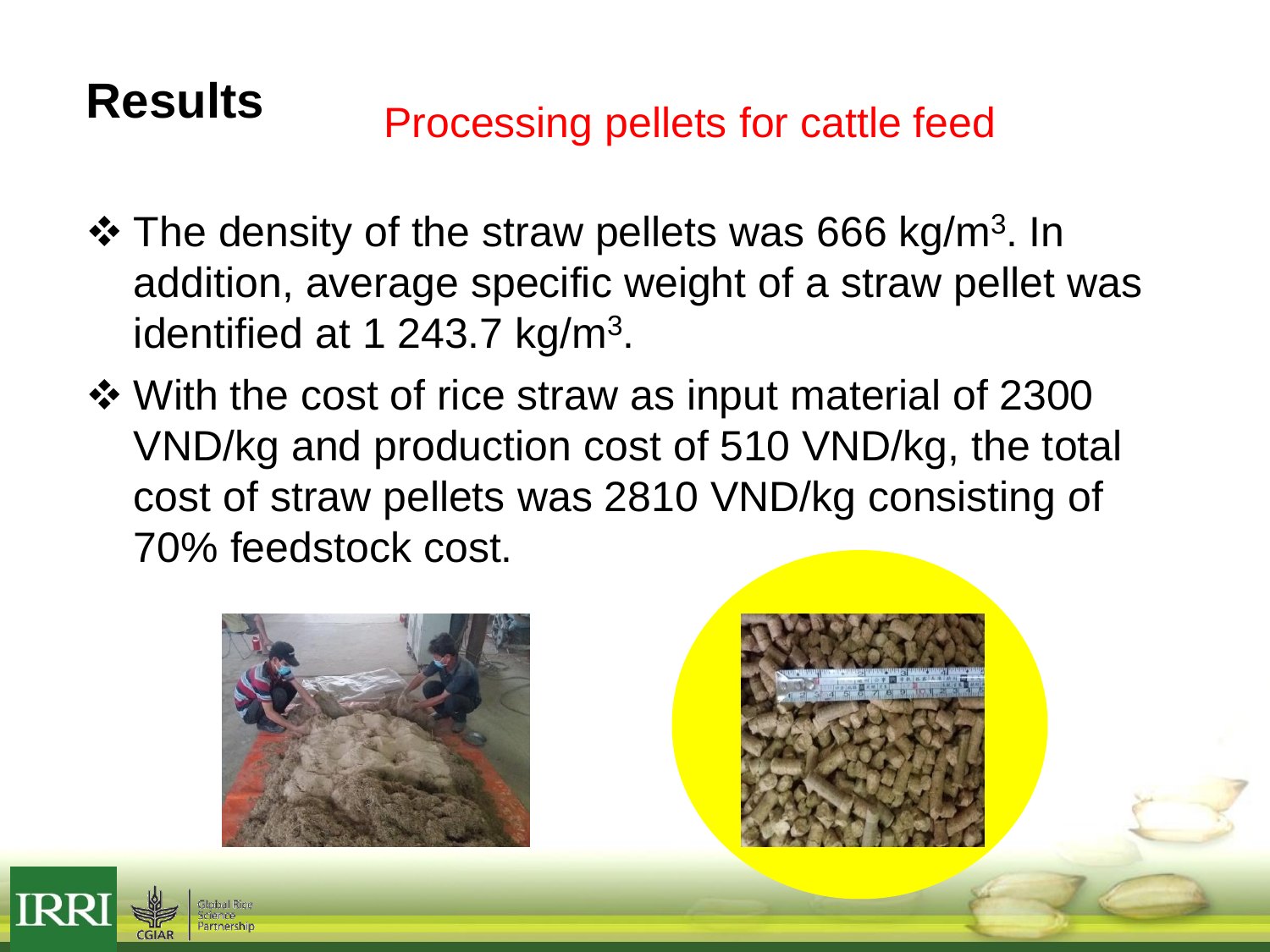# **Results** Nutrient analysis result of straw pellets

| <b>Parameters</b>          | <b>Treatment</b> |      |             |
|----------------------------|------------------|------|-------------|
|                            | <b>No.1</b>      | No.2 | <b>No.3</b> |
| <b>Moisture content, %</b> | 7.9              | 6.7  | 5.9         |
| Protein, %                 | 14.3             | 11.3 | 12.1        |
| Lipid, %                   | 3.5              | 3.1  | 2.8         |
| Raw fibre, %               | 27.2             | 26.6 | 32.7        |
| Total ash, %               | 12.1             | 11.8 | 11.2        |

- *- No.1 = 50% straw + 50% cattle feed*
- *- No.2 = 60% straw + 40% cattle feed*
- *- No.3 = 70% straw + 30% cattle feed*



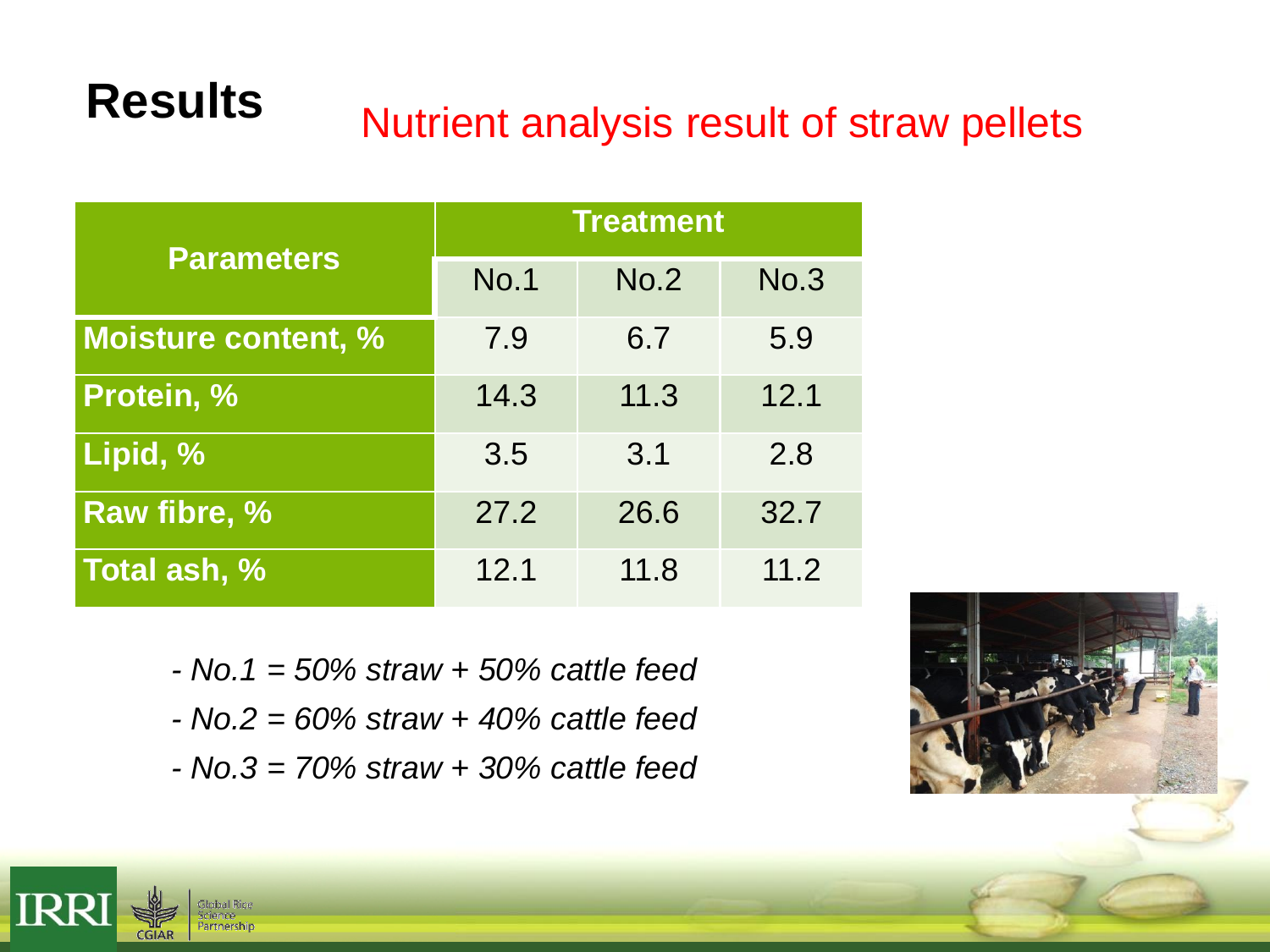### **Implications for 2017-2018**

- ❖ Modification of the straw densification system and the straw chopper.
- ❖ Building a business model with a complete equipment processing line:
- 1) Straw bale => fermentation => packaging with plastic
- 2) Straw bale => chopping => fermentation

 $\Rightarrow$  densification  $\Rightarrow$  packaging with plastic